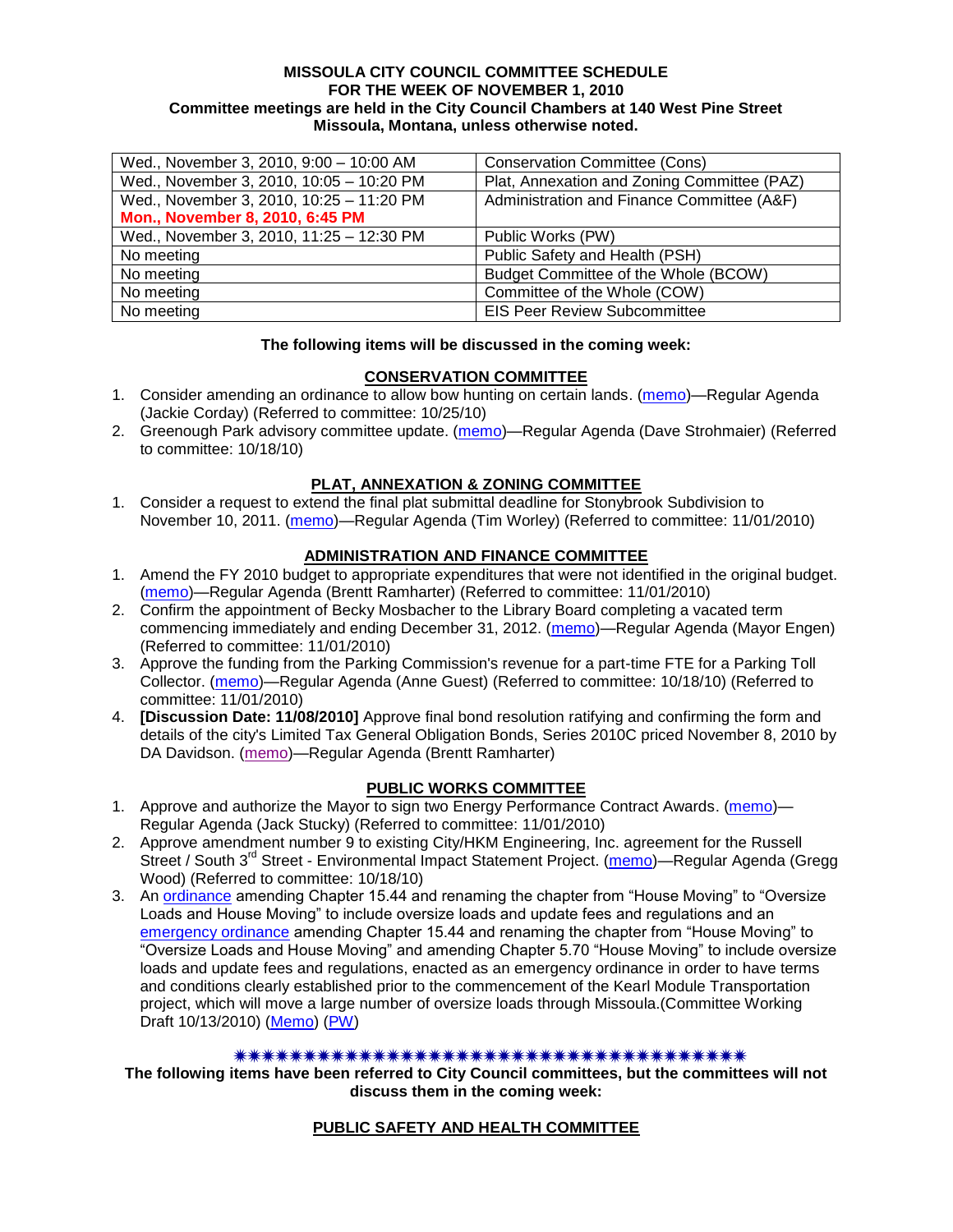- 1. Fire Department Update Ongoing in Committee (Mike Painter)
- 2. Health Department Update Ongoing in Committee. (Ellen Leahy)
- 3. Police Department Update Ongoing in Committee. (Mark Muir)
- 4. An [ordinance](ftp://ftp.ci.missoula.mt.us/Packets/Council/2008/2008-12-15/2008CatOrdinanceAmendment%5B1%5D.pdf) amending Missoula Municipal Code Chapter 6.09 entitled "Missoula Cat Ordinance" section 6.09.010 through 6.09.090 to amend definitions, to limit the number of cats over the age of four months that a person, family, or household can harbor, keep, or maintain to five and to enact other general amendments. [\(PS&H\)](ftp://ftp.ci.missoula.mt.us/Packets/Council/2008/2008-12-15/081210psh.pdf) (Returned from Council floor: 01/12/09)
- 5. An [ordinance](ftp://ftp.ci.missoula.mt.us/Packets/Council/2008/2008-12-15/DogOrdinance--PSHrevisions.pdf) amending Missoula Municipal Code Title 6 entitled "Animals" generally amending Chapter 6.04 entitled "Animals Running at Large" and Chapter 6.08 entitled "Dogs and Pet Shops," increasing the fee when an animal is impounded and establishing a fee for a boarding kennel license. [\(PS&H\)](ftp://ftp.ci.missoula.mt.us/Packets/Council/2008/2008-12-15/081210psh.pdf) (Returned from Council floor: 01/12/09)
- 6. Review implementation of the Missoula Outdoor Lighting Ordinance [\(memo\)](http://www.ci.missoula.mt.us/DocumentView.aspx?DID=4420).—Regular Agenda (Dave Strohmaier) (Referred to committee: 08/09/10)
- 7. Review City-County animal control staffing needs for fiscal year 2012. [\(memo\)](http://www.ci.missoula.mt.us/DocumentView.aspx?DID=4620)—Regular Agenda (Dave Strohmaier) (Referred to committee: 09/27/2010)

# **CONSERVATION COMMITTEE**

- 1. Update from the Greenhouse Gas Conservation Energy Team. [\(memo\)](http://www.ci.missoula.mt.us/DocumentView.aspx?DID=4556)—Regular Agenda (Marilyn Marler) (Referred to committee: 09/13/10)
- 2. Information on Trail Projects [\(memo\)](http://www.ci.missoula.mt.us/DocumentView.aspx?DID=4477).—Regular Agenda (Marilyn Marler) (Referred to committee: 08/23/2010)
- 3. Greenough Park advisory committee update. [\(memo\)](http://www.ci.missoula.mt.us/DocumentView.aspx?DID=4707)—Regular Agenda (Dave Strohmaier) (Referred to committee: 10/18/10)
- 4. Consider a new ordinance that will create a process and criteria for the naming of public parks, trails, open space, and recreation facilities. [\(memo\)](http://www.ci.missoula.mt.us/DocumentView.aspx?DID=4848)—Regular Agenda (Jackie Corday) (Referred to committee: 10/25/10)
- 5. Approve an agreement between the City and Garden City Harvest (GCH) to allow for community gardens on City owned properties that will be identified in the future. [\(memo\)](http://www.ci.missoula.mt.us/DocumentView.aspx?DID=4847)—Regular Agenda (Jackie Corday) (Referred to committee: 10/25/10)

## **PLAT, ANNEXATION & ZONING COMMITTEE**

- 1. Annexation. (see separate list at City Clerk's Office for pending annexations) (Ongoing in Committee)
- 2. Update the Rattlesnake Valley Comprehensive Plan Amendment [\(memo\)](ftp://ftp.ci.missoula.mt.us/Packets/Council/2007/2007-04-02/Referrals/Rattlesnake_Plan_Update_referral.pdf).—Regular Agenda (Dave Strohmaier) (Referred to committee: 04/02/07)
- 3. Request to rezone the property legally described as Lot 3 of Scott Street Lots Subdivision, located in Section 16, T13N, R19W, P.M.M. form D (Industrial) to I-1 (Light Industrial), based on the finding of fact and conclusions of law. (PAZ [05/21/08\)](ftp://ftp.ci.missoula.mt.us/Packets/Council/2008/2008-06-02/080521paz.pdf) (Returned from Council floor: 6/2/08)
- 4. Review cost of planning documents available for public purchase. [\(memo\)](http://www.ci.missoula.mt.us/DocumentView.aspx?DID=4624)—Regular Agenda (Dave Strohmaier) (Referred to committee: 09/27/2010)
- 5. Ongoing discussion of City planning issues with members of the Planning Board.—Regular Agenda (Bob Jaffe) (Referred to committee: 3/20/06)
- 6. Consider a resolution of intention to annex City and UM properties located in the southeastern quadrant of the City and schedule a public hearing in accordance with Montana Code Annotated Part 44 government lands method of annexation. [\(memo\)](http://www.ci.missoula.mt.us/DocumentView.aspx?DID=4845)—Regular Agenda (Carla Krause) (Referred to committee: 10/25/10)
- 7. Discuss Russell & 3<sup>rd</sup> land use and zoning visioning and update. [\(memo\)](http://www.ci.missoula.mt.us/DocumentView.aspx?DID=4864)—Regular Agenda (Bob Jaffe) (Referred to committee: 10/25/10)

# **ADMINISTRATION AND FINANCE COMMITTEE**

- 1. Approve claims. (Ongoing) (Consent Agenda)
- 2. Approve journal vouchers. (Ongoing) (Consent Agenda)
- 3. Approve budget transfers. (Ongoing) (Consent Agenda)
- 4. An ordinance amending the municipal code as it relates to bike licensing.  $(A\&F)$  (Returned from council floor: 12/15/08)
- 5. Implications of establishing maintenance districts. [\(memo\)](ftp://ftp.ci.missoula.mt.us/Packets/Council/2009/2009-05-11/Referrals/MaintenanceDistricts.pdf) Regular Agenda (Bob Jaffe) (Referred to committee: 05/11/09)
- 6. Clarify position of council member who also serves on the board of a non-profit agency that has dealings with the city. [\(memo\)](http://www.ci.missoula.mt.us/DocumentView.aspx?DID=1840) – Regular Agenda (Ed Childers) (Referred to committee: 07/20/2009)
- 7. Review the FY 2011-15 capital improvement projects (CIP). [\(memo\)](http://www.ci.missoula.mt.us/DocumentView.aspx?DID=3522) Regular Agenda (Brentt Ramharter) (Referred to committee: 04/19/2010)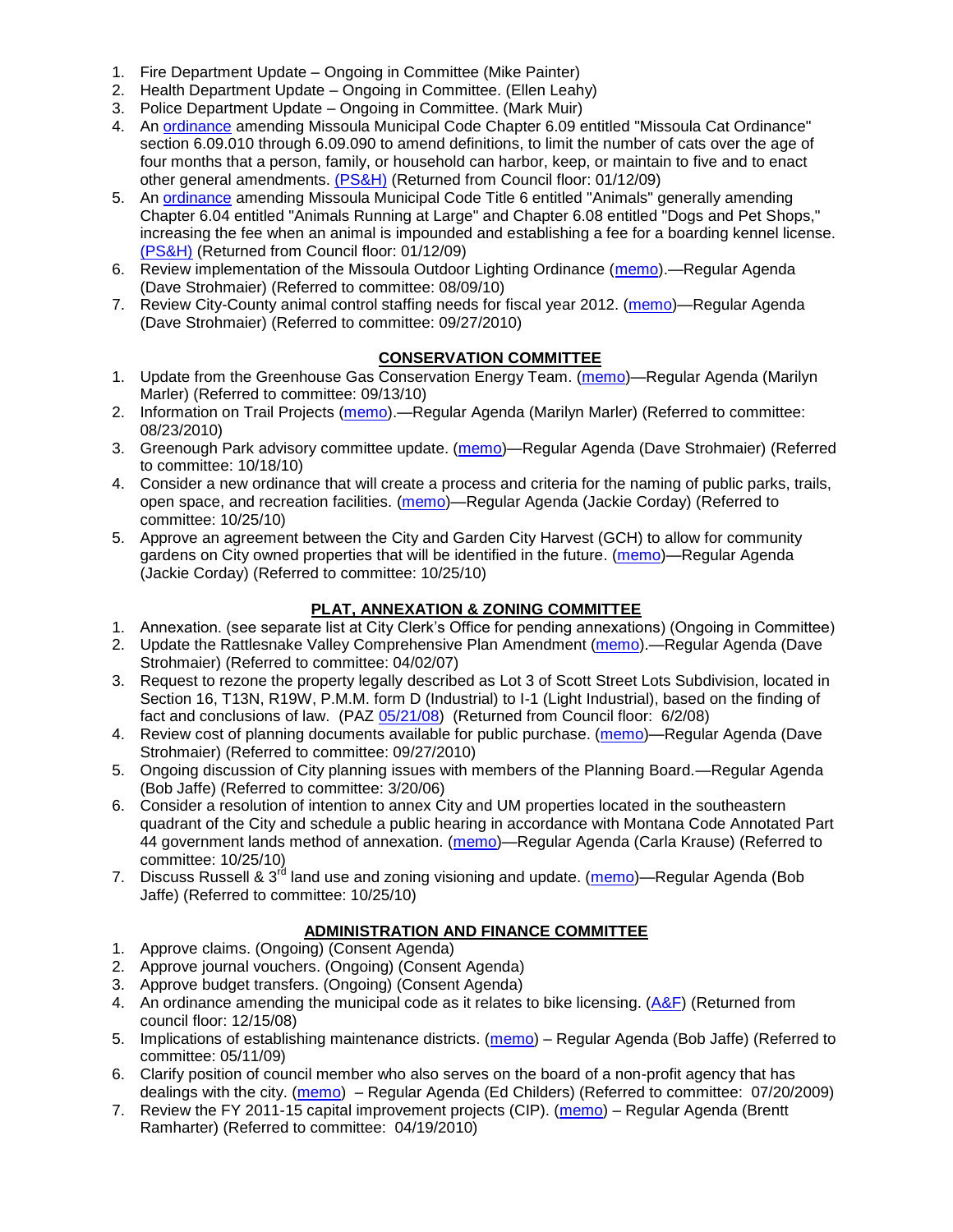- 8. Amend Council rules to change the Council's regular meeting schedule to two meetings per month [\(memo\)](http://www.ci.missoula.mt.us/DocumentView.aspx?DID=4027).—Regular Agenda (Marty Rehbein) (Referred to committee: 06/07/10)
- 9. Discuss the disposition of surplus city property. [\(memo\)](http://www.ci.missoula.mt.us/DocumentView.aspx?DID=4862)—Regular Agenda (John Newman) (Referred to committee: 10/25/10)
- 10. Confirm the reappointment of Mark Muir to the Impact Fee Advisory Committee completing a term commencing December 1, 2010 and ending November 30, 2014. (Returned from Council floor: 11/1/10)

# **PUBLIC WORKS COMMITTEE**

- 1. Consider the sizes of grease interceptors for the restaurant industry [\(memo\)](ftp://ftp.ci.missoula.mt.us/Packets/Council/2008/2008-04-21/Referrals/Industrial_waste_restaurants.pdf).—Regular Agenda (Stacy Rye and Bob Jaffe) (Referred to committee: 04/21/08)
- 2. Review infrastructure conditions at the locations of serious and fatal traffic accidents: 2007-2009 [\(memo\)](http://www.ci.missoula.mt.us/DocumentView.aspx?DID=3031).—Regular Agenda (Jason Wiener) (Referred to committee: 01/25/10)
- 3. Resolution to restore vacated Inez Street at South 2<sup>nd</sup> Street to the public trust and public use, and vacate a public access easement that was a condition of the vacation [\(memo\)](http://www.ci.missoula.mt.us/DocumentView.aspx?DID=3573).—Regular Agenda (Carla Krause) (Referred to committee: 04/26/2010)
- 4. T4 America partner support [\(memo\)](http://www.ci.missoula.mt.us/DocumentView.aspx?DID=4452) Regular Agenda (Stacy Rye) (Referred to committee: 08/16/10)
- 5. Use of \$60,000 allocated by FY2011 Budget in Road District #1. [\(memo\)](http://www.ci.missoula.mt.us/DocumentView.aspx?DID=4589)—Regular Agenda (Ed Childers) (Referred to committee: 09/20/2010)
- 6. Ordinance revising requirements relating to sewer connection on sale. [\(memo\)](http://www.ci.missoula.mt.us/DocumentView.aspx?DID=4746)—Regular Agenda (Jason Wiener) (Referred to committee 10/18/2010)
- 7. Develop ordinance language to amend MCC Chapter 12.30, Fences and/or MCC 8.44 Barbed Wire and Electrical Fences. [\(memo\)](http://www.ci.missoula.mt.us/DocumentView.aspx?DID=4872)—Regular Agenda (Pam Walzer) (Referred to committee: 10/25/10)
- 8. Discuss needed improvements to Curtis St (between 3<sup>rd</sup> and River Rd), and timelines/budgets/funding sources related to those improvements. [\(memo\)](http://www.ci.missoula.mt.us/DocumentView.aspx?DID=4854)—Regular Agenda (Marilyn Marler) (Referred to committee: 10/25/10)

# **COMMITTEE OF THE WHOLE**

- 1. Mayor's Update Ongoing in Committee. (Mayor Engen)
- 2. Updates from Council representatives on the Health Board, Community Forum, Transportation Policy Coordinating Committee, other boards and commissions as necessary. – (Ongoing in Committee)Joint meeting of the Mayor, City Council and County Commission; a facilitated quarterly OPG review as directed in the [Interlocal Agreement](ftp://ftp.ci.missoula.mt.us/Documents/Mayor/OPG/Adopted-ILA-2005.pdf) (Agenda)—Ongoing (Mayor Engen)
- 3. Develop short and mid-term goals [\(memo\)](ftp://ftp.ci.missoula.mt.us/Packets/Council/2007/2007-04-23/Referrals/Council_Goals.pdf).—Regular Agenda (Bob Jaffe) (Referred to committee: 4/23/2007)
- 4. Joint meeting between the Missoula City Council and the Missoula County Public Schools' Board of Trustees [\(memo\)](ftp://ftp.ci.missoula.mt.us/Packets/Council/2007/2007-09-17/Referrals/Council_School_Board_referral.pdf).—Regular Agenda (Dave Strohmaier) (Referred to committee: 09/17/07)
- 5. Examination of Office Planning and Grants [\(memo\)](ftp://ftp.ci.missoula.mt.us/Packets/Council/2008/2008-09-08/Referrals/080825HendricksonOPGreferral.pdf)—Regular Agenda (Lyn Hellegaard) (Referred to committee: 09/08/08)
- 6. Review CIP funding mechanism, vehicle replacement policy, department vehicle use practices, specifically Police, Fire, and Parking Commission [\(memo\)](ftp://ftp.ci.missoula.mt.us/Packets/Council/2008/2008-11-10/Referrals/ReviewBudgetary.pdf).—Regular Agenda (Ed Childers) (Referred to committee: 11/10/08)
- 7. Attend the UM/City luncheon hosted by The University of Montana on October 27, 2010 at 12:00 noon at the University Center, rooms #326-327. [\(memo\)](http://www.ci.missoula.mt.us/DocumentView.aspx?DID=4706)—Regular Agenda (Mayor Engen)
- 8. Update on Public Schools Major Initiatives: 21st Century Schools, Graduation Matters Missoula, and Student Achievement with Alex Apostle. [\(memo\)](http://www.ci.missoula.mt.us/DocumentView.aspx?DID=4902)—Regular Agenda (Ed Childers) (Referred to committee: 11/01/2010)

## **BUDGET COMMITTEE OF THE WHOLE**

- 1. Update on the quarterly budget report [\(memo\)](http://www.ci.missoula.mt.us/DocumentView.aspx?DID=3554).—Regular Agenda (Lyn Hellegaard) (Referred to committee: 04/26/10)
- 2. Review and make recommendations on a proposal to create two City-wide maintenance districts for the purpose of funding a portion of the costs to provide public street and park maintenance [\(memo\)](http://www.ci.missoula.mt.us/DocumentView.aspx?DID=4093).—Regular Agenda (Carla Krause) (Returned from council floor: 06/21/10) *(Tabled 06/23/2010)*

# **ECONOMIC DEVELOPMENT SUBCOMMITTEE**